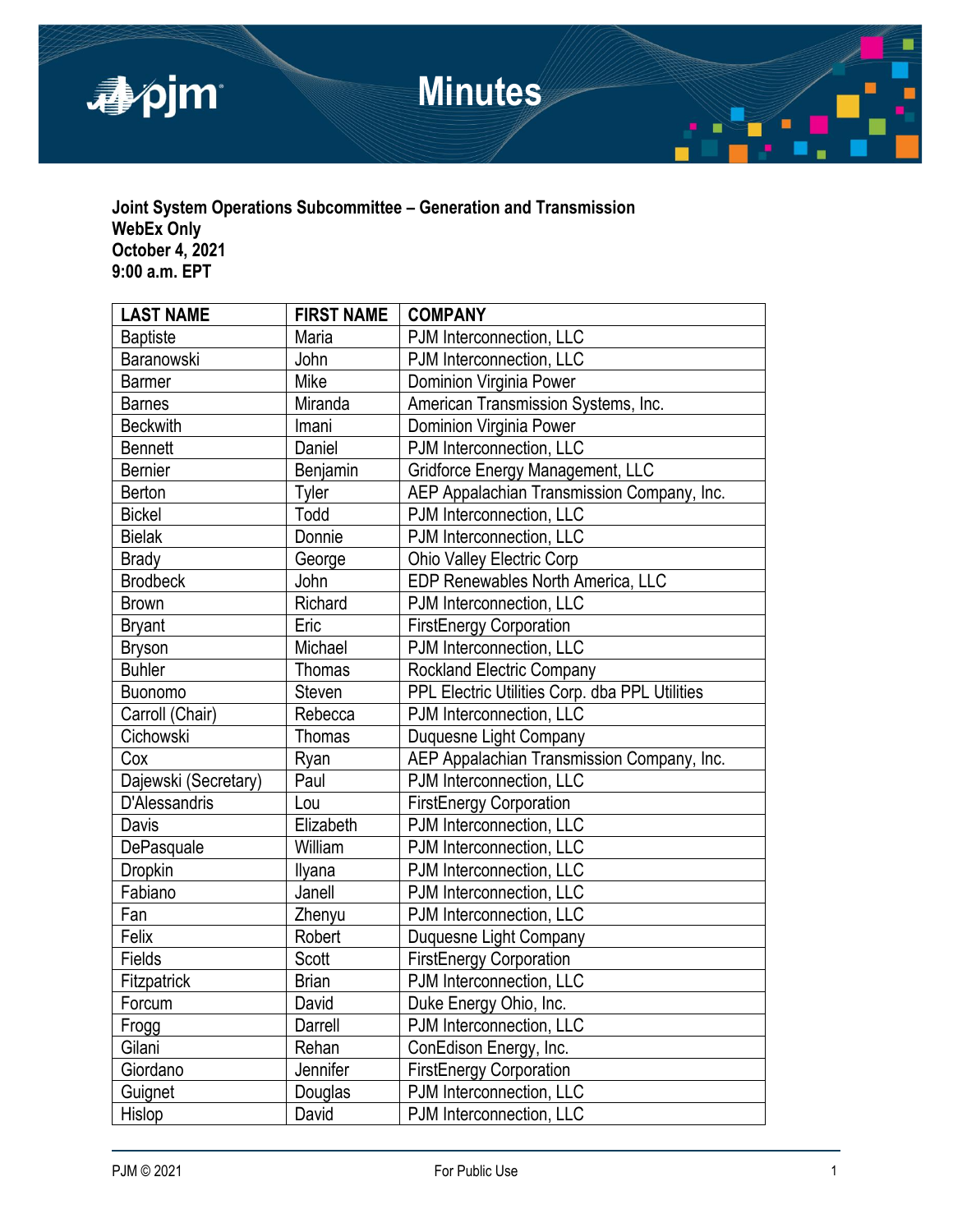

# **Minutes**

| Hoang           | Liem         | PJM Interconnection, LLC                   |
|-----------------|--------------|--------------------------------------------|
| Huang           | Nancy        | PJM Interconnection, LLC                   |
| Janicki         | Diane        | Boston Energy Trading & Marketing, LLC     |
| Keilholtz       | Kenneth      | GenOn Energy Management, LLC               |
| Kinney          | James        | <b>FirstEnergy Corporation</b>             |
| Knapp           | George       | Duke Energy Ohio, Inc.                     |
| Lake            | David        | <b>FirstEnergy Corporation</b>             |
| Lee             | Ray          | PJM Interconnection, LLC                   |
| Lowe            | Connie       | Dominion Virginia Power                    |
| Mali            | Gizella      | PJM Interconnection, LLC                   |
| Manno           | Dean         | PJM Interconnection, LLC                   |
| Mathew          | Lagy         | PJM Interconnection, LLC                   |
| McGlynn         | Paul         | PJM Interconnection, LLC                   |
| Mollohan        | Ronald       | East Kentucky Power Cooperative, Inc.      |
| Moran           | Christopher  | PJM Interconnection, LLC                   |
| Mulhern         | Joseph       | PJM Interconnection, LLC                   |
| Oakes           | <b>Brian</b> | PJM Interconnection, LLC                   |
| Patel           | Shodhan      | Exelon Generation Co., LLC                 |
| <b>Phillips</b> | Darlene      | PJM Interconnection, LLC                   |
| Pilong          | Christopher  | PJM Interconnection, LLC                   |
| Rogers          | Aaron        | East Kentucky Power Cooperative, Inc.      |
| Schweizer       | David        | PJM Interconnection, LLC                   |
| Sebold          | Michael      | Public Service Electric & Gas Company      |
| <b>Shaffer</b>  | Christopher  | AEP Appalachian Transmission Company, Inc. |
| Smith           | John         | PJM Interconnection, LLC                   |
| Stefanowicz     | Vincent      | PJM Interconnection, LLC                   |
| Stemetzki       | Michael      | PJM Interconnection, LLC                   |
| Straight        | Richard      | <b>FirstEnergy Corporation</b>             |
| Sturgeon        | John         | Duke Energy Carolinas, LLC                 |
| Tam             | Simon        | PJM Interconnection, LLC                   |
| Tiemann         | Jeff         | PJM Interconnection, LLC                   |
| Wharton         | Matthew      | Guidehouse, Inc.                           |
| Williams        | Greg         | East Kentucky Power Cooperative, Inc.      |
| Yohnk           | Darrel       | <b>ITC Interconnection, LLC</b>            |
| Zhang           | Michael      | PJM Interconnection, LLC                   |
|                 |              |                                            |

## **Administration (9:00-9:05)**

- 1. The agenda was approved for this meeting without additional comment.
- 2. The draft minutes was approved from the September 2, 2021 SOS Joint Meeting without additional comment.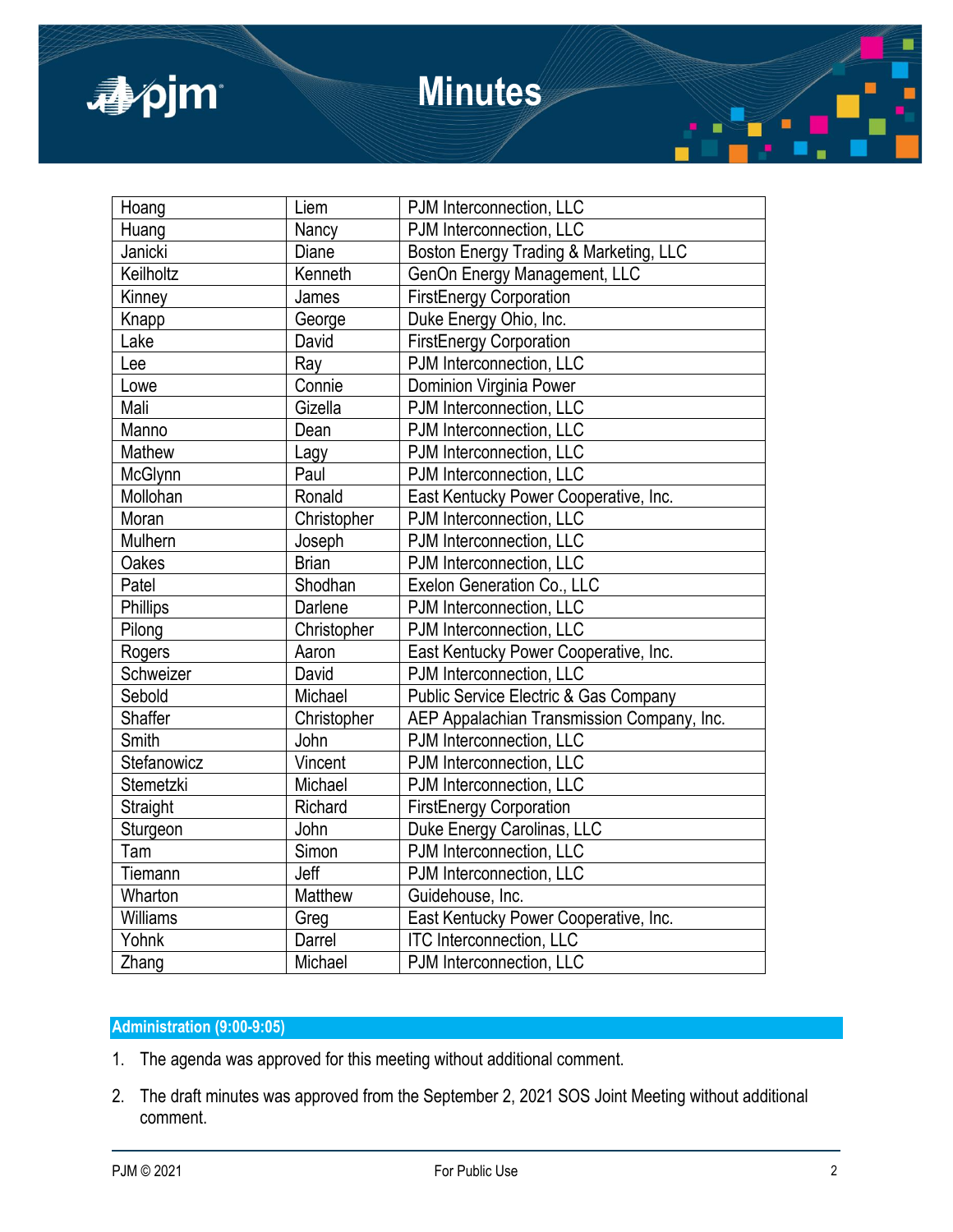

### **Review of Operations (9:05-9:10)**

3. Rebecca Carroll provided an update of System Operations in September and discuss Member Operational Issues. PJM and its members experienced 12 PCLLRWs, 1 Synchronized Reserve Events, 2 Shared Reserve Events, 2 Hot Weather Alerts and 4 High System Voltage Events.

**eDART (9:10-9:15)**

4. Maria Baptiste provided updates on the latest edart browserless refresh and upcoming eDART release including dynamic ratings enhancement and TERM bulk upload functionality.

**Dispatcher Training Subcommittee Items (9:15-9:20)**

5. Bill DePasquale provided updates on virtual sessions and training through the remainder of 2021 as well as general office hours and how to register, GridEx VI dates and self-study simulation training.

**Regional Standards, NAESB, and Compliance Update (9:20-9:25)**

6. Becky Davis provided updates on 2021 Winter Freeze recommendation from NERC/FERC as well as regional meetings and seminar dates.

**Manual Updates (9:25-9:45)**

- 7. Brian Oakes performed a first read of changes associated with Manual-13 Rev 80.
- 8. Vince Stefanowicz performed a first read of changes associated with Manual-10 Rev 40.
- 9. Vince Stefanowicz performed a first read of changes associated with Manual-14 Rev 58.
- 10. Lagy Mathew performed a first read of changes associated with Manual-03 Rev 60.

**COVID-19 Update (9:45-9:50)**

11. Paul McGlynn provided an update on PJM's operations plan in response to COVID-19.

**MOC Remote Operations (9:50-9:55)**

12. Chris Moran, PJM, reviewed Manual 01 Attachment F changes related to Exceptional Circumstances outside of COVID-19.

**EMS SCADA/AGC Update – ICCP Configuration Change (9:55-10:05)**

13. Jeff Tiemann reviewed the changes associated with PJM's ICCP configuration as a result of the EMS SCADA/AGC Update.

**Synchronous Reserve Deployment (10:05-10:10)**

14. Ilyana Dropkin provided a summary of the Synchronous Reserve Deployment Stakeholder Initiative.

**Generation Resource Cold Weather Preparation (10:10-10:15)**

15. Vince Stefanowicz discussed Generation Resource Cold Weather Preparation.